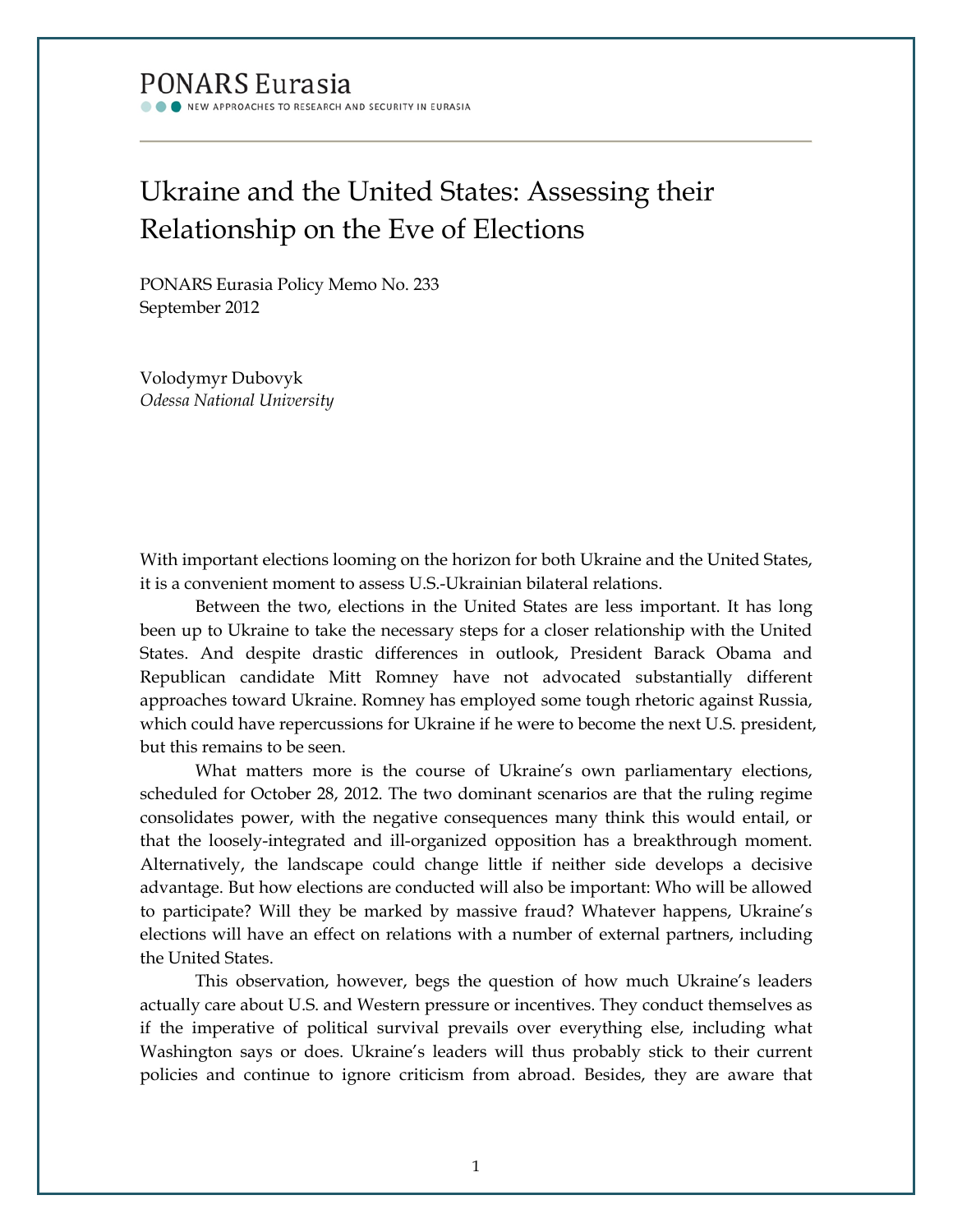Washington has limited leverage on Ukraine; they calculate that the West will not be capable of establishing a tough line of action vis-à-vis Kyiv.

This does not mean that the United States should not pursue a tougher line. The leaders in Kyiv are in the middle of a difficult balancing game, as they face many problems in dealing not only with the West but Russia as well. They would prefer to avoid being cast as pariahs by their U.S. and European counterparts. For them, what Washington and other Western capitals say or do about Ukraine is of ongoing concern. They also have trepidation about possible Western sanctions. In many ways, their personal lives and those of their families are deeply connected to the West.

A principled and forthright position from Washington is important to Ukrainians for various reasons, not least of which is that it would provide significant moral support for those in opposition and civil society. To some Ukrainians, it could become a rallying cry, a source of hope and inspiration. For millions of Ukrainians, it is vital to know that Ukraine has friends, that democracy can function, and that it still has a chance of becoming a part of the civilized world.

## **Paying Attention to Ukraine**

Ukraine is clearly down the list of priorities for Washington right now. There have been times when bilateral relations looked rather promising—one might recall the mood after the Orange Revolution or the 2008 launch of the "strategic partnership"—but these now seem exceptions. The events of September 11, 2001, subsequent U.S. preoccupation with the broader Middle East, and the global financial crisis contributed to Ukraine being on the lower end of the U.S. global agenda. The failure of Ukrainians to seize the momentum created by the "Orange" opening also led to disillusionment among Ukraine's Western partners, or so-called "Ukraine fatigue." It is still often thought in Ukraine that the country lies in the midst of some kind of U.S. grand strategy, but it does not.

Does Ukraine merit more prudent action on the part of the United States? The United States has provided much assistance to Ukraine in past years, but that seems to have been of little help. Some might argue that Ukrainians do not want to follow U.S. advice and would rather be subdued by a stronger and more assertive Russia, which has always shown its intention to keep Ukraine on a short leash.

The truth, however, is that Ukraine is weak, fragile, and very much confused. This applies to both political elites and the public. Despite airs of self-sufficiency, Ukraine needs help from the outside, a push in the right direction, perhaps now more than ever. There are reasons to believe that if the West gave up on Ukraine, if it allowed Ukraine to slide toward ever more nondemocratic ways, this would constitute a terrible blow to U.S. interests in the broader region, of which Ukraine is a part.

## **The Tymoshenko Case**

Of course, the United States and Europe have paid more attention to Ukraine in recent months due to the imprisonment of former prime minister Yulia Tymoshenko. For a time, it looked as if Tymoshenko was simply being subjected to political and legal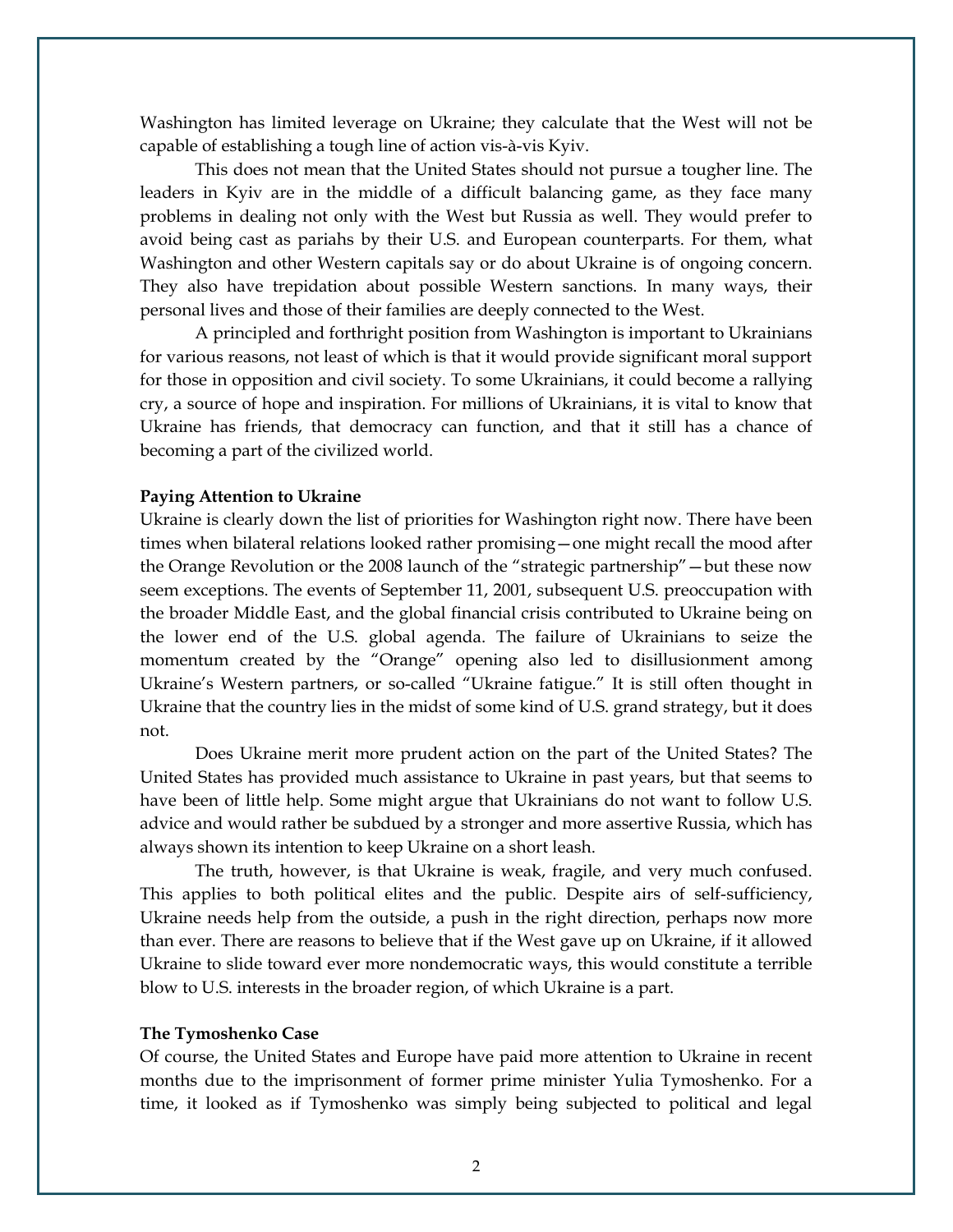"pressure" without the prospect of actual imprisonment. However, it soon became evident that the "Khodorkovsky scenario" was being enacted in full force.

This caused the United States to release some more severe statements about Ukraine. This has indicated some dynamism and that Washington has been slowly, perhaps reluctantly and unwillingly, moving toward some sort of activism. After all, these last years have not been very active in terms of U.S. democracy promotion in Ukraine. The country's drift away from the rule of law toward soft authoritarianism never met with an adequate response from the White House or the administration's opponents. It took the "Tymoshenko case" to end this posturing and the turning of a "blind eye" toward events in Ukraine.

This has coincided with an awakening by an even slower moving giant, the European Union. Inaction in the face of the Tymoshenko case threatened to undermine the moral principles that both Europeans and Americans stand on in shaping their foreign policies. The turning point was the moment when Ukraine's partners realized that not only was Tymoshenko put on trial, but convicted with a long prison sentence.

## **What Is To Be Done?**

First of all, it is critical that Brussels and Washington coordinate. This does not mean that Washington should delegate its policies to its European partners, but it is essential that the EU and the United States sing from the same song sheet. Their coordinated policies will not cost much, so the ongoing economic crisis should not be viewed as an obstacle. This is because the issue does not concern financial assistance but principles. It is about showing the Ukrainian public that the West cares and can tell right from wrong. The Ukrainian economy would certainly benefit from external financial support, but given the current leadership and economic conditions, providing such support would be like throwing money down a bottomless pit.

Western pressure should also not only been in defense of Tymoshenko, who has never really enjoyed much affection or trust in Washington. The focus on her case should be kept intact, but it should be broadened to embrace overall deficiencies in Ukrainian politics, economic policy, and law. It would certainly be proper to have Tymoshenko (and other cabinet members imprisoned with her) freed, but this will not be a fix for Ukraine's troubles.

Election campaigns in both Ukraine and the United States may spur Washington's foreign policy deliberations. Likely, U.S. expressions of disapproval with Ukraine will grow, perhaps with some threat of sanctions. Certainly, there is a need to go beyond recent statements and to actually place pressure on the Ukrainian government.

But this returns us to the question of Washington's toolkit. To what extent can the United States exert leverage on Ukraine's leaders? For one, language and statements matter: elevate the harsh tone and be less diplomatic. Also, the United States could introduce visa bans to all those involved in the "Tymoshenko case" and many other similar cases, as it has done for human rights violators in Russia. This is long overdue. It could even examine the U.S.-based bank accounts of the most controversial Ukrainian